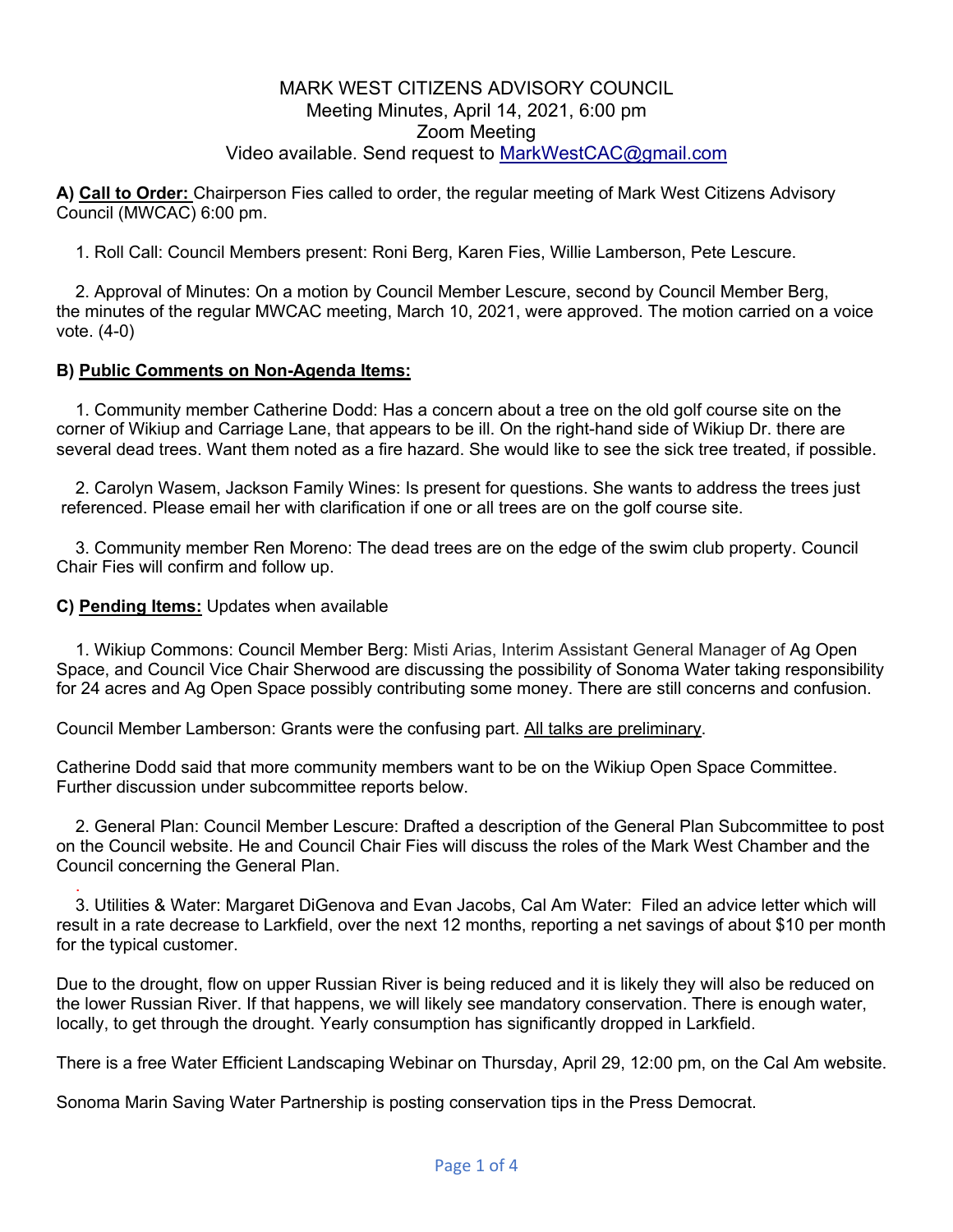## MARK WEST CITIZENS ADVISORY COUNCIL Meeting Minutes, April 14, 2021, 6:00 pm Zoom Meeting

# Video available. Send request to MarkWestCAC@gmail.com

Council Member Lescure and Community members Catherine Dodd and Ren Moreno shared multiple problems caused by the water. They appear to be causing water leaks, which can be an economic issue for the home owners, having to repeatedly replace plumbing fixtures. Water tests, performed at Moreno's, showed a high volume of some element (he can't remember what). Reported it to Cal Am. No response. He wants Cal Am to send someone out and guide him as to how to deal with the problem. The water softener is ineffective. Evan will have a water quality person reach out to him.

The water hardness standards are set by EPA water regulators. Larkfield water is moderately hard. Questions about water conservation or water leaks of any kind: Contact local Cal Am office.

- 4. Speed Limits on Mark West Springs Road and Old Redwood Highway: None
- 5. HAWK Light in Front of the Larkfield Shopping Center: None
- 6. Sonoma County General Plan for Mark West Area: Council Member Lescure None
- 7. List of unmet needs projects for Larkfield/Mark West/Wikiup: None

#### **D) Presentations:** Information Only None

Procedure: 1. Presentation 2. Questions by council members 3. Questions/comments from the public

### **E) Presentations of Referrals from Permit Sonoma:** ACTION ITEM None

### **F) Subcommittee Reports & Discussions:** ACTION ITEM

1. Neighborhood Improvement Funding Program (NIFP): Council Members Berg and Lescure: Johannes is working on the funding for the Larkfield Resilience Fund money. It may be done by now.

Sidewalks: Jen Mendoza, Field Representative Representing Supervisor James Gore, reported that contracting issues are being worked out with the surveyor. Needs to happen expediently because it is the end of the fiscal year.

Community Soils wants to pursue the Larkfield Community Garden signage project (15 customized, weatherized, bilingual signs to guide visitors) that was approved a couple years ago. There is no change to the project. The original funding request was \$12,750.

All Council Members, present, agreed there were no objections to reaffirming and honoring this project now.

2. Rebuild and Fire Mitigation Subcommittee: Council Vice Chair Sherwood and Chair Fies. None

3. Community Services District (CSD) Subcommittee: Council Members Sherwood and Lamberson: They are working on a planning strategy, believing there is community interest in subjects such as: sidewalk from Old Redwood to Wikiup Drive, widening the bridge over Mark West Creek, walking path around Schopflin Fields, dog parks, etc.

Council Member Berg: The minutes from last year's October meeting, with a presentation from Walter Kieser of Economic and Planning Systems, on CSDs, are posted on the County MWCAC webpage. (October 12, 2020)

4. Wikiup Open Space: Council Members Berg and Lamberson: The committee is looking at: "Should the project come together in some way? How would it? They are creating a survey for the community; hoping to develop wide interest and great ideas to present to the developer. Community Outreach Coordinator Beth Henry will help with getting it out.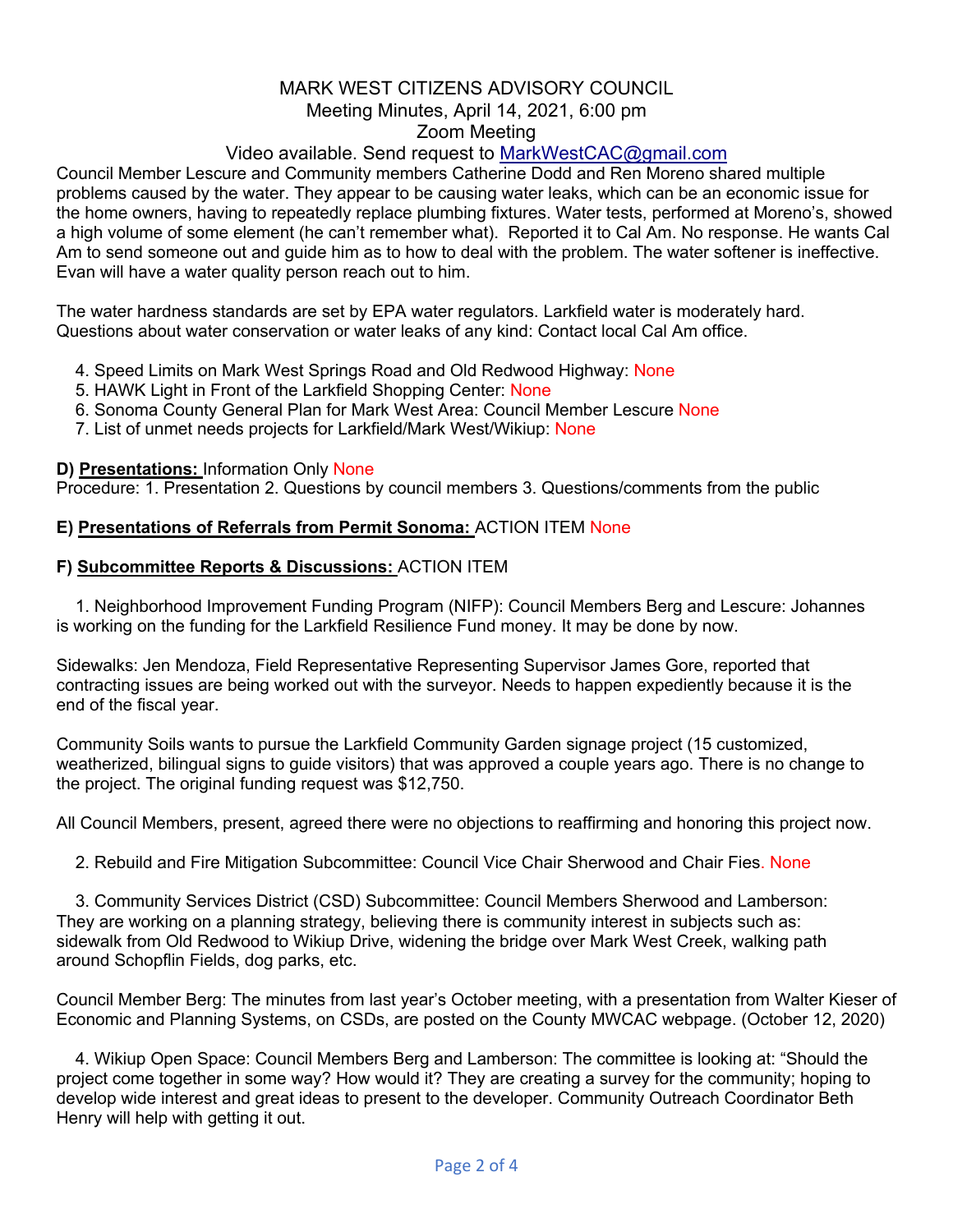## MARK WEST CITIZENS ADVISORY COUNCIL Meeting Minutes, April 14, 2021, 6:00 pm Zoom Meeting

# Video available. Send request to MarkWestCAC@gmail.com

Misty Aries, Interim Deputy Executive Director of Ag and Open Space spoke to the committee. They are interested in getting involved, as a potential project. No one has yet engaged with the Jackson family.

The Water Agency and Marine Fisheries are interested in the project as an education site. It is  $\frac{1}{2}$  mile of Mark West Creek, and one of five major tributaries in California.

Community member Mike Landon: Would love to see the 25 acres turn into something along these lines. He does not want to see the adjoining five acres turn into what is currently proposed.

## **G) Correspondence:** Information Only

1. Discussion, Jen Mendoza: Email to 4<sup>th</sup> District with concerns about being notified of controlled burns: There was a burn off of Faught Road, with no notification to the area. The fire department normally reports to the County. They did not; so Mendoza suspects it could have been a permitted garbage burn. She is working with the Air Quality people, as they deal with the garbage burns.

Community member Nancy Wheeler: Wrote the email. It was April 1, a very still hot day, very strong smell and visible smoke. All neighbors were concerned. They would like some kind of notice,

Community suggestions:

Pulse Point. It's not official but it is a good tool. Perhaps a point on the fire meter. And people would have a web site to go to.

2. Email from Alicia Mills at the Mark West Unified School District: The Council has the option to return to the Learning Center, for meetings, as of June.

The Council members will look into possibility of a hybrid. Maybe revisit it monthly. Follow all CDC guide lines and more. The secretary will check on Zoom ability in the room, and email residents, asking for preferences.

### **H) Council Member Announcements and Disclosures:** Information Only

1. Council Member Lescure: Would like to post the General Plan on the website and invite the community to become General Plan committee members.

Also, the sidewalk flooding issue on Lavell Rd. It's a design problem. He will follow up with Johannes at TPW.

2. Council Member Berg: Beth Henry is working on re-sizing the logo for the website. Berg is asking members to go through her, with any requests they have for Beth Henry.

Berg also announced that plant sales are happening at the jail Airport site. They have California natives, drought tolerant plants and exceptional prices. Call the Sonoma County Sheriff office for appointment.

Mendoza added that If you want multiple plants for a particular plan, you can order ahead.

3. Beth Henry: The Mark West Chamber Community Faire and Trade Show is Sept 22, 2021, at the LBC.

**I) Future Agenda Items**: Potential projects for future meetings and suggestions for the next MWCAC meeting

1. Susan Sloan, Cope program in Wikiup (TBD)